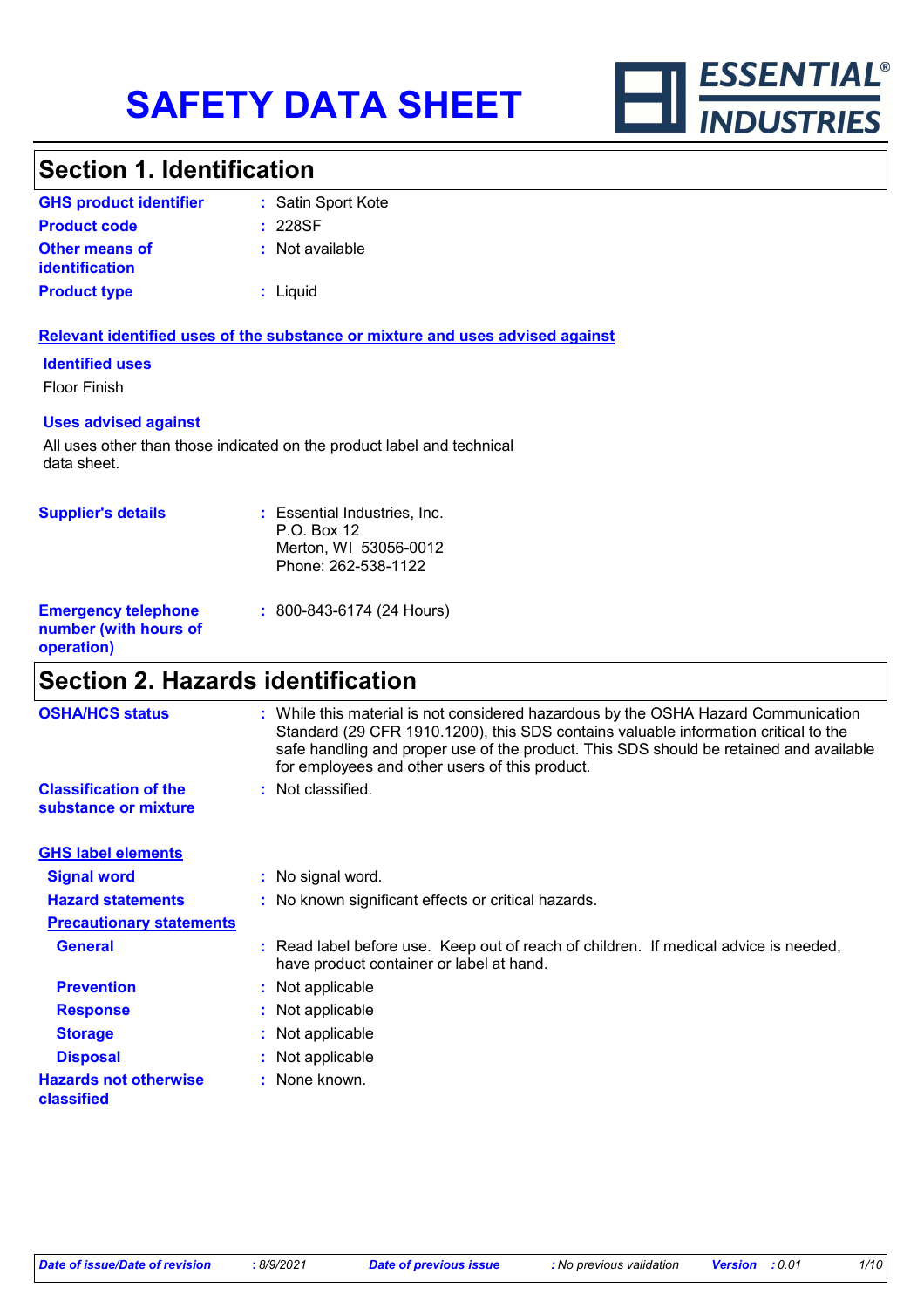### **Section 3. Composition/information on ingredients**

#### **Substance/mixture :**

: Mixture

| <b>Ingredient name</b>    | $\frac{9}{6}$ | <b>CAS number</b> |
|---------------------------|---------------|-------------------|
| 2-(2-butoxyethoxy)ethanol | l≤4.8         | 112-34-5          |
| N-methyl-2-pyrrolidone    | 53.6          | 872-50-4          |
| 2-butoxyethanol           | $\leq 1.4$    | 111-76-2          |

Any concentration shown as a range is to protect confidentiality or is due to batch variation.

**There are no additional ingredients present which, within the current knowledge of the supplier and in the concentrations applicable, are classified as hazardous to health or the environment and hence require reporting in this section.**

**Occupational exposure limits, if available, are listed in Section 8.**

### **Section 4. First aid measures**

#### **Description of necessary first aid measures**

| <b>Eye contact</b>  | : Immediately flush eyes with plenty of water, occasionally lifting the upper and lower<br>eyelids. Check for and remove any contact lenses. Get medical attention if irritation<br>occurs.                                                                                                                                                            |
|---------------------|--------------------------------------------------------------------------------------------------------------------------------------------------------------------------------------------------------------------------------------------------------------------------------------------------------------------------------------------------------|
| <b>Inhalation</b>   | : Remove victim to fresh air and keep at rest in a position comfortable for breathing. Get<br>medical attention if symptoms occur. In case of inhalation of decomposition products in<br>a fire, symptoms may be delayed. The exposed person may need to be kept under<br>medical surveillance for 48 hours.                                           |
| <b>Skin contact</b> | : Flush contaminated skin with plenty of water. Remove contaminated clothing and<br>shoes. Get medical attention if symptoms occur.                                                                                                                                                                                                                    |
| <b>Ingestion</b>    | : Wash out mouth with water. Remove victim to fresh air and keep at rest in a position<br>comfortable for breathing. If material has been swallowed and the exposed person is<br>conscious, give small quantities of water to drink. Do not induce vomiting unless<br>directed to do so by medical personnel. Get medical attention if symptoms occur. |

#### **Most important symptoms/effects, acute and delayed**

### **Eye contact :** No known significant effects or critical hazards. **Potential acute health effects**

| $\blacksquare$ , $\triangleright$ $\triangleright$ $\triangleright$ $\square$ . Then $\triangleright$ : |                                                     |
|---------------------------------------------------------------------------------------------------------|-----------------------------------------------------|
| <b>Inhalation</b>                                                                                       | : No known significant effects or critical hazards. |
| <b>Skin contact</b>                                                                                     | : No known significant effects or critical hazards. |
| <b>Ingestion</b>                                                                                        | : No known significant effects or critical hazards. |
| Over-exposure signs/symptoms                                                                            |                                                     |
| <b>Eye contact</b>                                                                                      | : No specific data.                                 |
| <b>Inhalation</b>                                                                                       | : No specific data.                                 |
| <b>Skin contact</b>                                                                                     | : No specific data.                                 |
| <b>Ingestion</b>                                                                                        | : No specific data.                                 |
|                                                                                                         |                                                     |

| Indication of immediate medical attention and special treatment needed, if necessary |  |                                                                                                                                                                          |
|--------------------------------------------------------------------------------------|--|--------------------------------------------------------------------------------------------------------------------------------------------------------------------------|
| <b>Notes to physician</b>                                                            |  | : In case of inhalation of decomposition products in a fire, symptoms may be delayed.<br>The exposed person may need to be kept under medical surveillance for 48 hours. |
| <b>Specific treatments</b>                                                           |  | : No specific treatment.                                                                                                                                                 |
| <b>Protection of first-aiders</b>                                                    |  | : No action shall be taken involving any personal risk or without suitable training.                                                                                     |

#### **See toxicological information (Section 11)**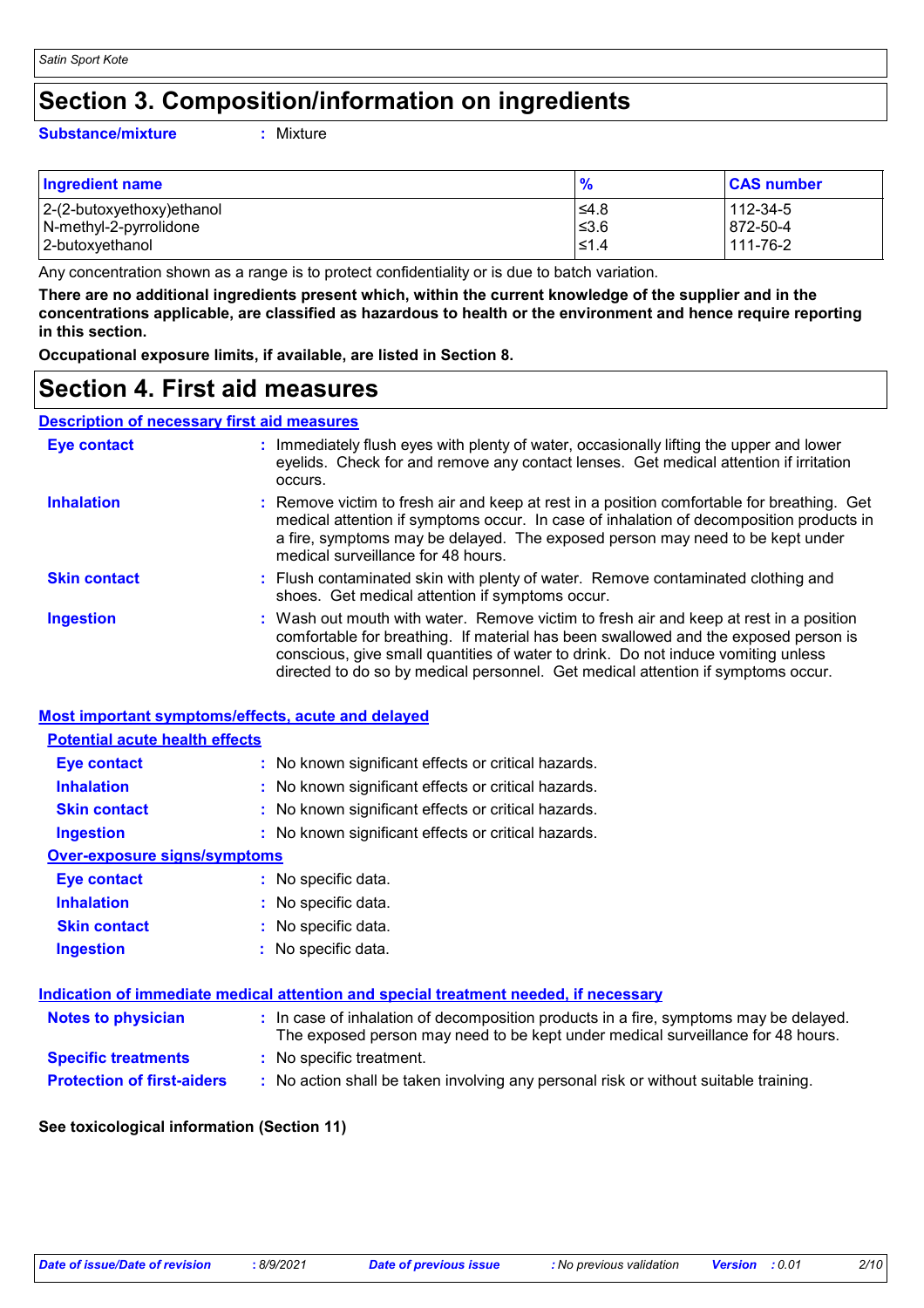# **Section 5. Fire-fighting measures**

| <b>Extinguishing media</b>                               |                                                                                                                                                                                                     |
|----------------------------------------------------------|-----------------------------------------------------------------------------------------------------------------------------------------------------------------------------------------------------|
| <b>Suitable extinguishing</b><br>media                   | : Use an extinguishing agent suitable for the surrounding fire.                                                                                                                                     |
| <b>Unsuitable extinguishing</b><br>media                 | : None known.                                                                                                                                                                                       |
| <b>Specific hazards arising</b><br>from the chemical     | : In a fire or if heated, a pressure increase will occur and the container may burst.                                                                                                               |
| <b>Hazardous thermal</b><br>decomposition products       | Decomposition products may include the following materials:<br>carbon dioxide<br>carbon monoxide<br>nitrogen oxides                                                                                 |
| <b>Special protective actions</b><br>for fire-fighters   | : Promptly isolate the scene by removing all persons from the vicinity of the incident if<br>there is a fire. No action shall be taken involving any personal risk or without suitable<br>training. |
| <b>Special protective</b><br>equipment for fire-fighters | Fire-fighters should wear appropriate protective equipment and self-contained breathing<br>apparatus (SCBA) with a full face-piece operated in positive pressure mode.                              |

### **Section 6. Accidental release measures**

|                                                              | <b>Personal precautions, protective equipment and emergency procedures</b>                                                                                                                                                                                                                                                                                                                                                                                                                                                                                                                 |  |
|--------------------------------------------------------------|--------------------------------------------------------------------------------------------------------------------------------------------------------------------------------------------------------------------------------------------------------------------------------------------------------------------------------------------------------------------------------------------------------------------------------------------------------------------------------------------------------------------------------------------------------------------------------------------|--|
| For non-emergency<br>personnel                               | : No action shall be taken involving any personal risk or without suitable training.<br>Evacuate surrounding areas. Keep unnecessary and unprotected personnel from<br>entering. Do not touch or walk through spilled material. Put on appropriate personal<br>protective equipment.                                                                                                                                                                                                                                                                                                       |  |
| For emergency responders                                     | : If specialized clothing is required to deal with the spillage, take note of any information in<br>Section 8 on suitable and unsuitable materials. See also the information in "For non-<br>emergency personnel".                                                                                                                                                                                                                                                                                                                                                                         |  |
| <b>Environmental precautions</b>                             | : Avoid dispersal of spilled material and runoff and contact with soil, waterways, drains<br>and sewers. Inform the relevant authorities if the product has caused environmental<br>pollution (sewers, waterways, soil or air).                                                                                                                                                                                                                                                                                                                                                            |  |
| <b>Methods and materials for containment and cleaning up</b> |                                                                                                                                                                                                                                                                                                                                                                                                                                                                                                                                                                                            |  |
| <b>Small spill</b>                                           | : Stop leak if without risk. Move containers from spill area. Dilute with water and mop up<br>if water-soluble. Alternatively, or if water-insoluble, absorb with an inert dry material and<br>place in an appropriate waste disposal container. Dispose of via a licensed waste<br>disposal contractor.                                                                                                                                                                                                                                                                                   |  |
| <b>Large spill</b>                                           | : Stop leak if without risk. Move containers from spill area. Prevent entry into sewers,<br>water courses, basements or confined areas. Wash spillages into an effluent treatment<br>plant or proceed as follows. Contain and collect spillage with non-combustible,<br>absorbent material e.g. sand, earth, vermiculite or diatomaceous earth and place in<br>container for disposal according to local regulations (see Section 13). Dispose of via a<br>licensed waste disposal contractor. Note: see Section 1 for emergency contact<br>information and Section 13 for waste disposal. |  |

# **Section 7. Handling and storage**

#### **Precautions for safe handling**

| <b>Protective measures</b>                       | : Put on appropriate personal protective equipment (see Section 8).                                                                                                                                                                                                                                                                                           |
|--------------------------------------------------|---------------------------------------------------------------------------------------------------------------------------------------------------------------------------------------------------------------------------------------------------------------------------------------------------------------------------------------------------------------|
| <b>Advice on general</b><br>occupational hygiene | : Eating, drinking and smoking should be prohibited in areas where this material is<br>handled, stored and processed. Workers should wash hands and face before eating,<br>drinking and smoking. Remove contaminated clothing and protective equipment before<br>entering eating areas. See also Section 8 for additional information on hygiene<br>measures. |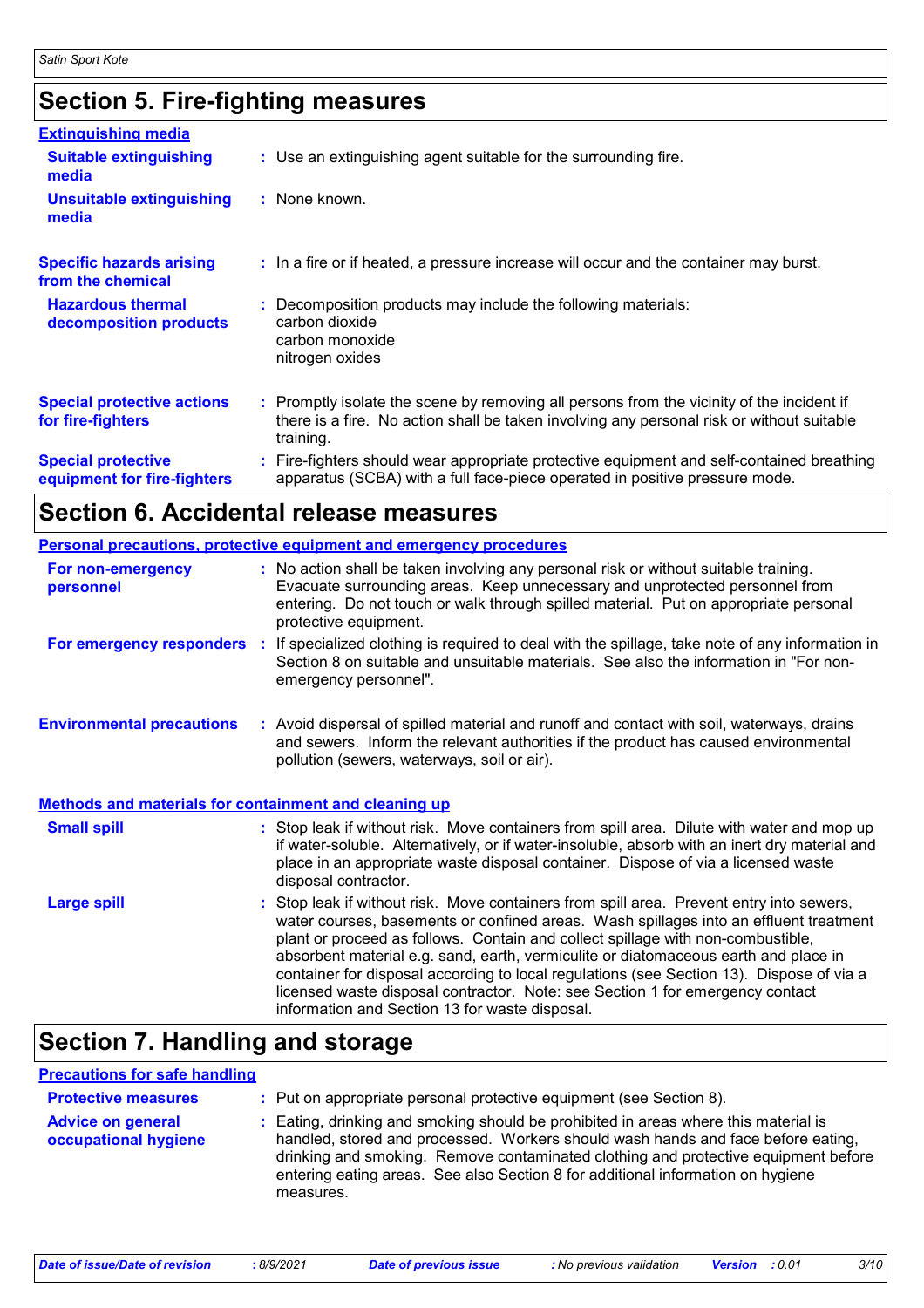# **Section 7. Handling and storage**

### **Section 8. Exposure controls/personal protection**

#### **Control parameters**

#### **Occupational exposure limits**

| <b>Ingredient name</b>     | <b>Exposure limits</b>                    |
|----------------------------|-------------------------------------------|
| 2-(2-butoxyethoxy) ethanol | <b>ACGIH TLV (United States, 3/2020).</b> |
|                            | TWA: 10 ppm 8 hours. Form: Inhalable      |
|                            | fraction and vapor                        |
| N-methyl-2-pyrrolidone     | AIHA WEEL (United States, 7/2020).        |
|                            | Absorbed through skin.                    |
|                            | TWA: 10 ppm 8 hours.                      |
| 2-butoxyethanol            | <b>ACGIH TLV (United States, 3/2020).</b> |
|                            | TWA: 20 ppm 8 hours.                      |
|                            | OSHA PEL 1989 (United States, 3/1989).    |
|                            | Absorbed through skin.                    |
|                            | TWA: 25 ppm 8 hours.                      |
|                            | TWA: 120 mg/m <sup>3</sup> 8 hours.       |
|                            | NIOSH REL (United States, 10/2016).       |
|                            | Absorbed through skin.                    |
|                            | TWA: 5 ppm 10 hours.                      |
|                            | TWA: 24 mg/m <sup>3</sup> 10 hours.       |
|                            | OSHA PEL (United States, 5/2018).         |
|                            | Absorbed through skin.                    |
|                            | TWA: 50 ppm 8 hours.                      |
|                            | TWA: $240$ mg/m <sup>3</sup> 8 hours.     |

| <b>Appropriate engineering</b><br><b>controls</b> |    | Good general ventilation should be sufficient to control worker exposure to airborne<br>contaminants.                                                                                                                                                                                                                                                                                           |
|---------------------------------------------------|----|-------------------------------------------------------------------------------------------------------------------------------------------------------------------------------------------------------------------------------------------------------------------------------------------------------------------------------------------------------------------------------------------------|
| <b>Environmental exposure</b><br><b>controls</b>  | ÷. | Emissions from ventilation or work process equipment should be checked to ensure<br>they comply with the requirements of environmental protection legislation. In some<br>cases, fume scrubbers, filters or engineering modifications to the process equipment<br>will be necessary to reduce emissions to acceptable levels.                                                                   |
| <b>Individual protection measures</b>             |    |                                                                                                                                                                                                                                                                                                                                                                                                 |
| <b>Hygiene measures</b>                           |    | Wash hands, forearms and face thoroughly after handling chemical products, before<br>eating, smoking and using the lavatory and at the end of the working period.<br>Appropriate techniques should be used to remove potentially contaminated clothing.<br>Wash contaminated clothing before reusing. Ensure that eyewash stations and safety<br>showers are close to the workstation location. |
| <b>Eye/face protection</b>                        |    | Safety eyewear complying with an approved standard should be used when a risk<br>assessment indicates this is necessary to avoid exposure to liquid splashes, mists,<br>gases or dusts. If contact is possible, the following protection should be worn, unless<br>the assessment indicates a higher degree of protection: safety glasses with side-<br>shields.                                |
| <b>Skin protection</b>                            |    |                                                                                                                                                                                                                                                                                                                                                                                                 |
| <b>Hand protection</b>                            |    | : Chemical-resistant, impervious gloves complying with an approved standard should be<br>worn at all times when handling chemical products if a risk assessment indicates this is<br>necessary.                                                                                                                                                                                                 |
|                                                   |    |                                                                                                                                                                                                                                                                                                                                                                                                 |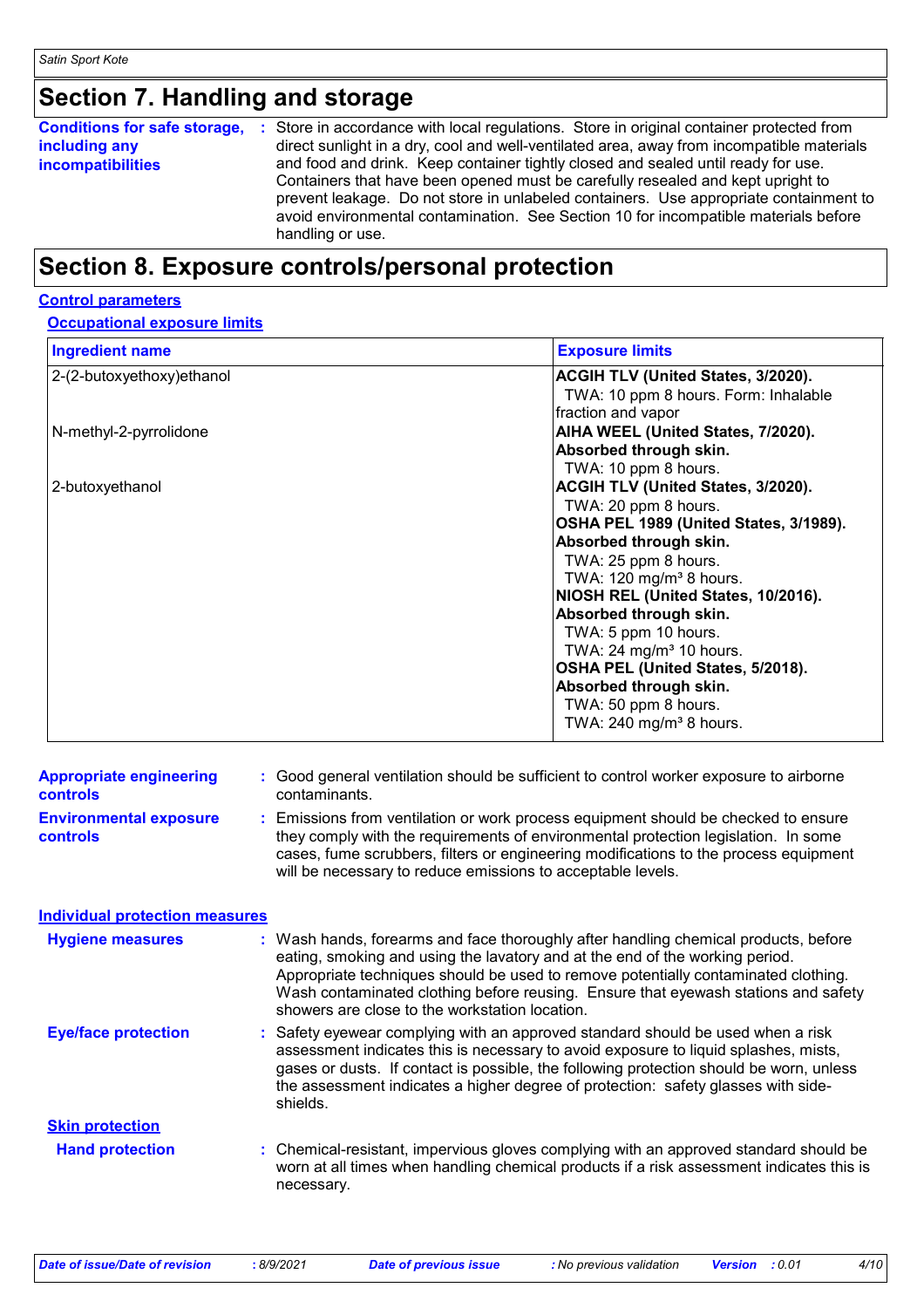# **Section 8. Exposure controls/personal protection**

| <b>Body protection</b>        | : Personal protective equipment for the body should be selected based on the task being<br>performed and the risks involved and should be approved by a specialist before<br>handling this product.                                                                                 |
|-------------------------------|-------------------------------------------------------------------------------------------------------------------------------------------------------------------------------------------------------------------------------------------------------------------------------------|
| <b>Other skin protection</b>  | : Appropriate footwear and any additional skin protection measures should be selected<br>based on the task being performed and the risks involved and should be approved by a<br>specialist before handling this product.                                                           |
| <b>Respiratory protection</b> | : Based on the hazard and potential for exposure, select a respirator that meets the<br>appropriate standard or certification. Respirators must be used according to a<br>respiratory protection program to ensure proper fitting, training, and other important<br>aspects of use. |

# **Section 9. Physical and chemical properties**

| <b>Appearance</b>                                 |                                           |
|---------------------------------------------------|-------------------------------------------|
| <b>Physical state</b>                             | : Liquid                                  |
| <b>Color</b>                                      | : Opaque White                            |
| <b>Odor</b>                                       | : Bland                                   |
| <b>Odor threshold</b>                             | : Not available                           |
| pH                                                | $: 7.5 \text{ to } 8.5$                   |
| <b>Melting point</b>                              | : $0^{\circ}$ C (32 $^{\circ}$ F)         |
| <b>Boiling point</b>                              | : $100^{\circ}$ C (212 $^{\circ}$ F)      |
| <b>Flash point</b>                                | : Closed cup: >93.334°C (>200°F)          |
| <b>Evaporation rate</b>                           | : Not available                           |
| <b>Flammability (solid, gas)</b>                  | : Not available                           |
| Lower and upper explosive<br>(flammable) limits   | : Not available                           |
| <b>Vapor pressure</b>                             | $:$ <4 kPa (<30 mm Hg) [room temperature] |
| <b>Vapor density</b>                              | : $<$ 1 [Air = 1]                         |
| <b>Relative density</b>                           | : $1.03$ g/cm <sup>3</sup>                |
| <b>Solubility</b>                                 | : Not available                           |
| <b>Partition coefficient: n-</b><br>octanol/water | : Not available                           |
| <b>Auto-ignition temperature</b>                  | : Not available                           |
| <b>Decomposition temperature</b>                  | : Not available                           |
| <b>Viscosity</b>                                  | : Not available                           |
| <b>VOC content</b>                                | : $251$ g/l                               |

### **Section 10. Stability and reactivity**

| <b>Reactivity</b>                            | : No specific test data related to reactivity available for this product or its ingredients.              |
|----------------------------------------------|-----------------------------------------------------------------------------------------------------------|
| <b>Chemical stability</b>                    | : The product is stable.                                                                                  |
| <b>Possibility of hazardous</b><br>reactions | : Under normal conditions of storage and use, hazardous reactions will not occur.                         |
| <b>Conditions to avoid</b>                   | : No specific data.                                                                                       |
| <b>Incompatible materials</b>                | : No specific data.                                                                                       |
| <b>Hazardous decomposition</b><br>products   | : Under normal conditions of storage and use, hazardous decomposition products should<br>not be produced. |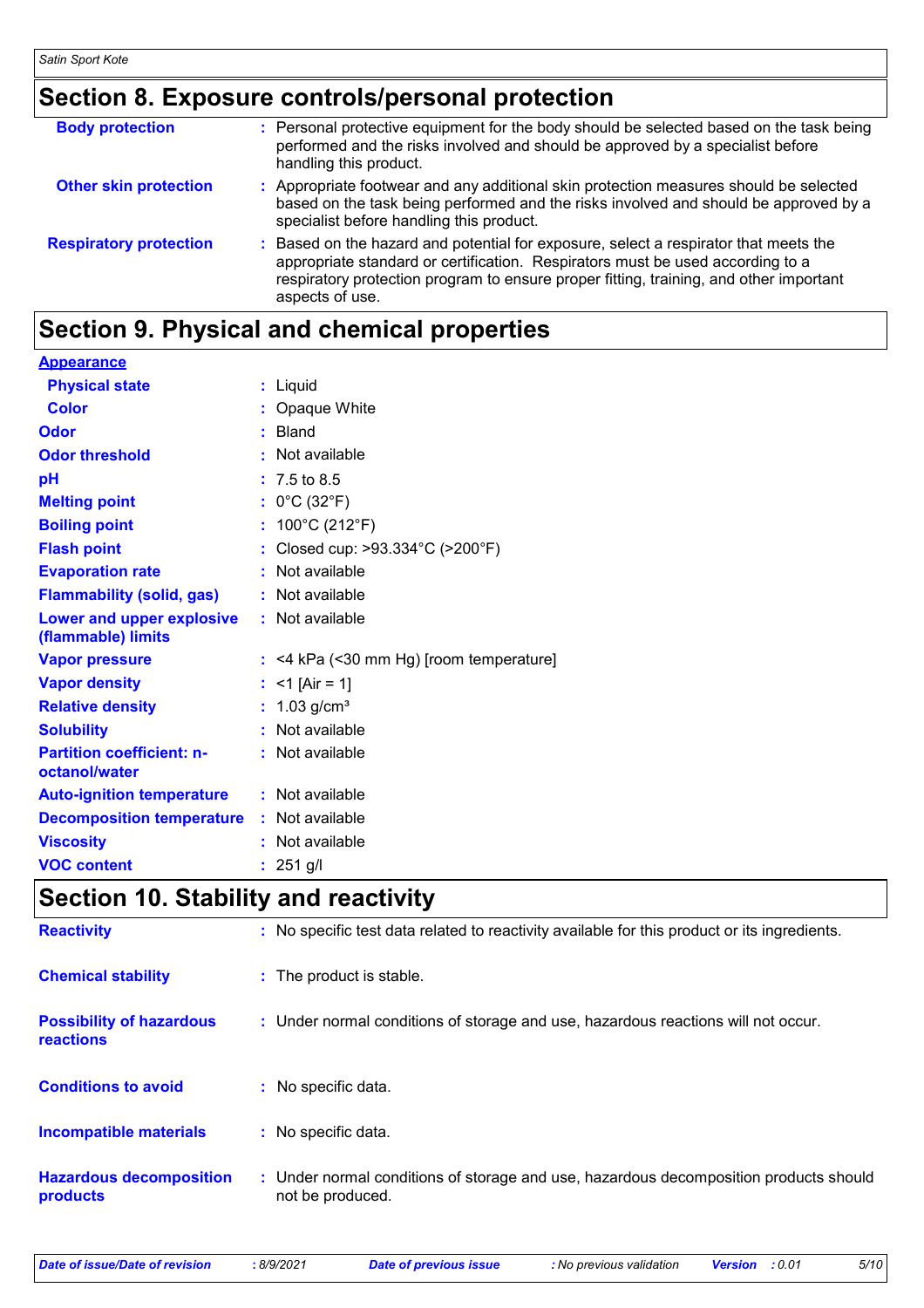# **Section 11. Toxicological information**

### **Information on toxicological effects**

**Acute toxicity**

| <b>Product/ingredient name</b> | <b>Result</b>        | <b>Species</b> | <b>Dose</b> | <b>Exposure</b> |
|--------------------------------|----------------------|----------------|-------------|-----------------|
| $ 2-(2-butoxyethoxy)ethanol$   | LD50 Dermal          | Rabbit         | 2700 mg/kg  |                 |
|                                | LD50 Oral            | Rat            | 4500 mg/kg  |                 |
| N-methyl-2-pyrrolidone         | LD50 Dermal          | Rabbit         | $8$ g/kg    |                 |
|                                | LD50 Oral            | Rat            | 3914 mg/kg  |                 |
| 2-butoxyethanol                | LC50 Inhalation Gas. | Rat            | $ 450$ ppm  | 4 hours         |
|                                | LD50 Dermal          | Rabbit         | $220$ mg/kg |                 |
|                                | LD50 Dermal          | Rat            | 2000 mg/kg  |                 |
|                                | LD50 Oral            | Rat            | $250$ mg/kg |                 |

#### **Irritation/Corrosion**

| <b>Product/ingredient name</b> | <b>Result</b>            | <b>Species</b> | <b>Score</b> | <b>Exposure</b>     | <b>Observation</b> |
|--------------------------------|--------------------------|----------------|--------------|---------------------|--------------------|
| 2-(2-butoxyethoxy) ethanol     | Eyes - Moderate irritant | Rabbit         |              | 24 hours 20         | ٠                  |
|                                |                          |                |              | mg                  |                    |
|                                | Eyes - Severe irritant   | Rabbit         |              | $20 \,\mathrm{mg}$  |                    |
| N-methyl-2-pyrrolidone         | Eyes - Moderate irritant | Rabbit         |              | $100 \text{ mg}$    |                    |
| 2-butoxyethanol                | Eyes - Moderate irritant | Rabbit         |              | <b>24 hours 100</b> |                    |
|                                |                          |                |              | mg                  |                    |
|                                | Eyes - Severe irritant   | Rabbit         |              | $100$ mg            | ٠                  |
|                                | Skin - Mild irritant     | Rabbit         |              | 500 mg              | ٠                  |

### **Sensitization**

Not available

#### **Mutagenicity**

Not available

#### **Carcinogenicity**

Not available

#### **Classification**

| <b>Product/ingredient name OSHA</b> | <b>IARC</b> | <b>NTP</b> |
|-------------------------------------|-------------|------------|
| 2-butoxyethanol                     |             |            |

### **Reproductive toxicity**

Not available

#### **Teratogenicity**

Not available

#### **Specific target organ toxicity (single exposure)**

Not available

#### **Specific target organ toxicity (repeated exposure)** Not available

#### **Aspiration hazard**

Not available

| <b>Information on the likely</b> | : Not available |
|----------------------------------|-----------------|
| routes of exposure               |                 |

| <b>Potential acute health effects</b> |           |                                                     |                          |                       |      |
|---------------------------------------|-----------|-----------------------------------------------------|--------------------------|-----------------------|------|
| <b>Eye contact</b>                    |           | : No known significant effects or critical hazards. |                          |                       |      |
| <b>Inhalation</b>                     |           | : No known significant effects or critical hazards. |                          |                       |      |
| <b>Skin contact</b>                   |           | : No known significant effects or critical hazards. |                          |                       |      |
| <b>Ingestion</b>                      |           | : No known significant effects or critical hazards. |                          |                       |      |
| Date of issue/Date of revision        | :8/9/2021 | Date of previous issue                              | : No previous validation | <b>Version</b> : 0.01 | 6/10 |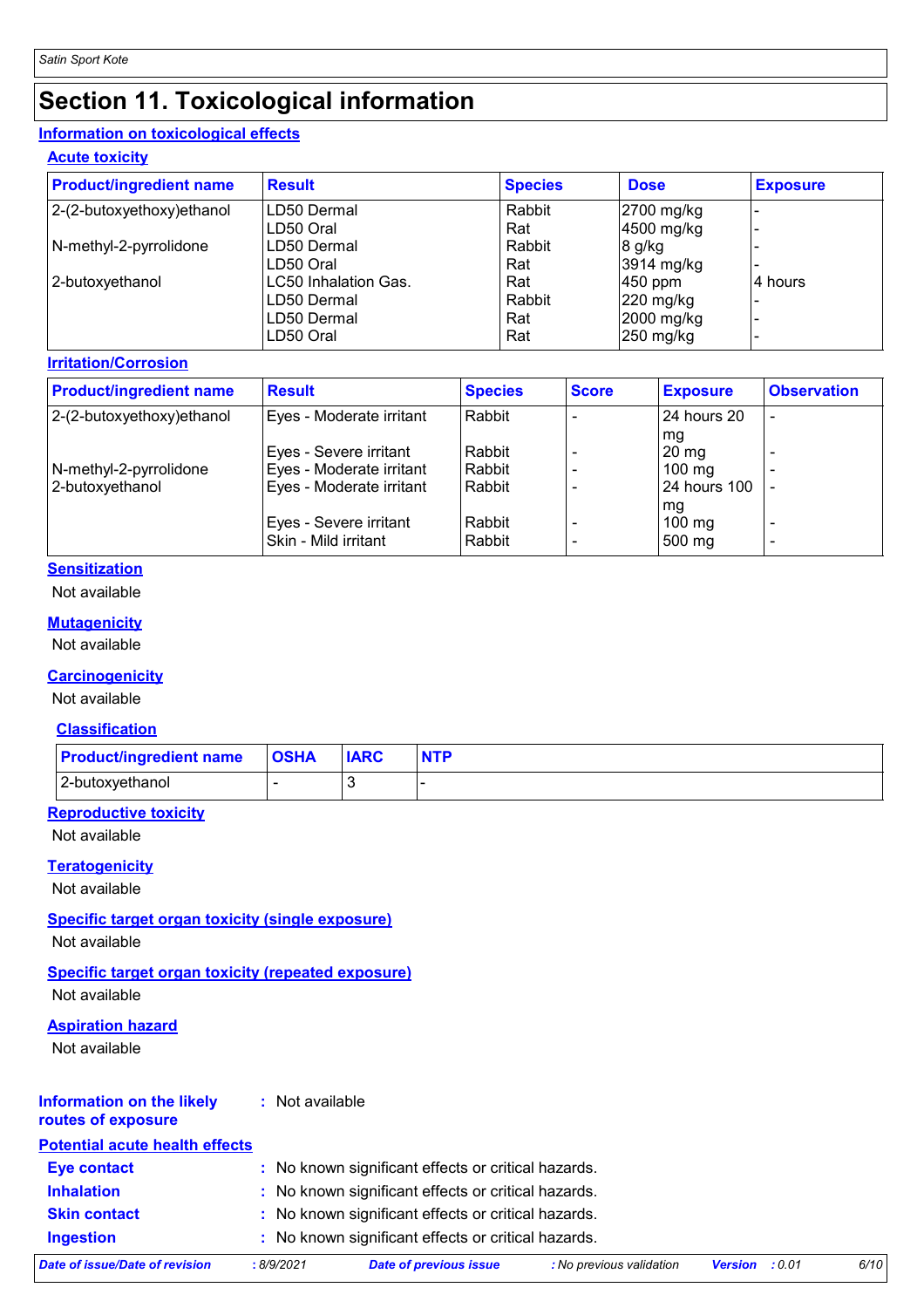# **Section 11. Toxicological information**

|                     | Symptoms related to the physical, chemical and toxicological characteristics |
|---------------------|------------------------------------------------------------------------------|
| <b>Eye contact</b>  | : No specific data.                                                          |
| <b>Inhalation</b>   | : No specific data.                                                          |
| <b>Skin contact</b> | : No specific data.                                                          |
| <b>Ingestion</b>    | : No specific data.                                                          |
|                     |                                                                              |

#### **Delayed and immediate effects and also chronic effects from short and long term exposure**

| <b>Short term exposure</b>                       |                   |
|--------------------------------------------------|-------------------|
| <b>Potential immediate</b><br>effects            | $:$ Not available |
| <b>Potential delayed effects</b>                 | : Not available   |
| Long term exposure                               |                   |
| <b>Potential immediate</b><br>effects            | $:$ Not available |
| <b>Potential delayed effects : Not available</b> |                   |
| <b>Potential chronic health effects</b>          |                   |
| Not available                                    |                   |
|                                                  |                   |

| <b>Fertility effects</b>     | : No known significant effects or critical hazards. |
|------------------------------|-----------------------------------------------------|
| <b>Developmental effects</b> | : No known significant effects or critical hazards. |
| <b>Teratogenicity</b>        | : No known significant effects or critical hazards. |
| <b>Mutagenicity</b>          | : No known significant effects or critical hazards. |
| <b>Carcinogenicity</b>       | : No known significant effects or critical hazards. |
| <b>General</b>               | : No known significant effects or critical hazards. |

#### **Numerical measures of toxicity**

#### **Acute toxicity estimates**

| Route              | <b>ATE value</b> |
|--------------------|------------------|
| Oral               | 10675.07 mg/kg   |
| Dermal             | 9912.22 mg/kg    |
| Inhalation (gases) | 22986.32 ppm     |

# **Section 12. Ecological information**

| <b>Toxicity</b>                                        |                                                                                                                  |                                                                                            |                                  |  |
|--------------------------------------------------------|------------------------------------------------------------------------------------------------------------------|--------------------------------------------------------------------------------------------|----------------------------------|--|
| <b>Product/ingredient name</b>                         | Result                                                                                                           | <b>Species</b>                                                                             | <b>Exposure</b>                  |  |
| $ 2-(2-butoxyethoxy)ethanol$<br>N-methyl-2-pyrrolidone | Acute LC50 1300000 µg/l Fresh water<br>Acute LC50 1.23 ppm Fresh water<br>Acute LC50 832 ppm Fresh water         | <b>Fish - Lepomis macrochirus</b><br>Daphnia - Daphnia magna<br>Fish - Lepomis macrochirus | 96 hours<br>48 hours<br>96 hours |  |
| 2-butoxyethanol                                        | Acute EC50 >1000 mg/l Fresh water<br>Acute LC50 800000 µg/l Marine water<br>Acute LC50 1250000 µg/l Marine water | Daphnia - Daphnia magna<br>Crustaceans - Crangon crangon<br>Fish - Menidia beryllina       | 48 hours<br>48 hours<br>96 hours |  |

#### **Persistence and degradability**

Not available

#### **Bioaccumulative potential**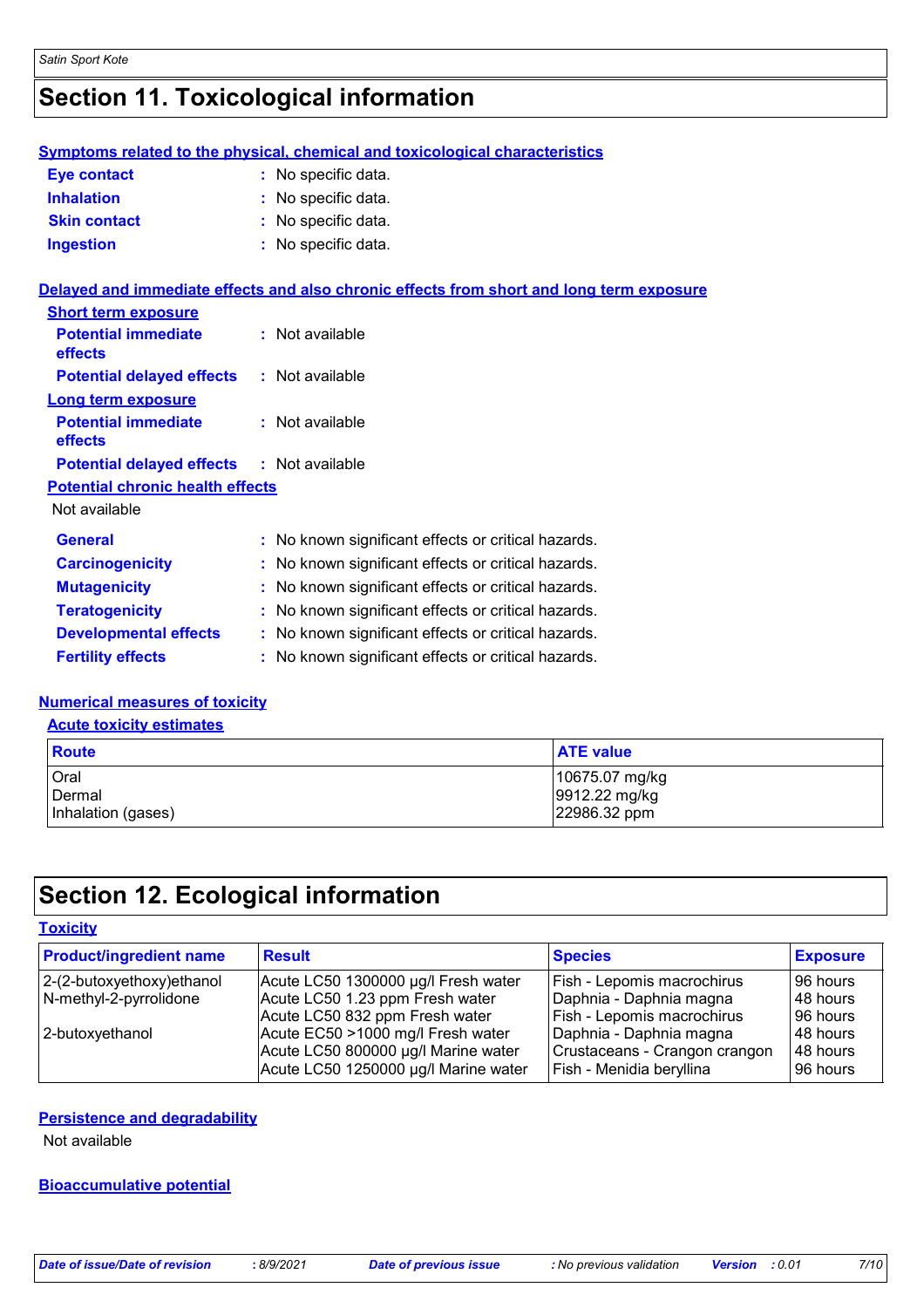#### **Mobility in soil**

| <b>Soil/water partition</b> | : Not available |
|-----------------------------|-----------------|
| <b>coefficient (Koc)</b>    |                 |

**Other adverse effects** : No known significant effects or critical hazards.

### **Section 13. Disposal considerations**

### **Disposal methods :**

The generation of waste should be avoided or minimized wherever possible. Disposal of this product, solutions and any by-products should at all times comply with the requirements of environmental protection and waste disposal legislation and any regional local authority requirements. Dispose of surplus and non-recyclable products via a licensed waste disposal contractor. Waste should not be disposed of untreated to the sewer unless fully compliant with the requirements of all authorities with jurisdiction. Waste packaging should be recycled. Incineration or landfill should only be considered when recycling is not feasible. This material and its container must be disposed of in a safe way. Empty containers or liners may retain some product residues. Avoid dispersal of spilled material and runoff and contact with soil, waterways, drains and sewers.

### **Section 14. Transport information**

|                                      | <b>DOT Classification</b> | <b>IMDG</b>   | <b>IATA</b>   |
|--------------------------------------|---------------------------|---------------|---------------|
| <b>UN number</b>                     | Not regulated             | Not regulated | Not regulated |
| <b>UN proper</b><br>shipping name    |                           | ۰             |               |
| <b>Transport</b><br>hazard class(es) |                           | ۰             |               |
| <b>Packing group</b>                 | $\blacksquare$            |               |               |
| <b>Environmental</b><br>hazards      | No.                       | No.           | No.           |

**Additional information**

**Special precautions for user Transport within user's premises:** always transport in closed containers that are **:** upright and secure. Ensure that persons transporting the product know what to do in the event of an accident or spillage.

**Transport in bulk according :** Not available **to IMO instruments**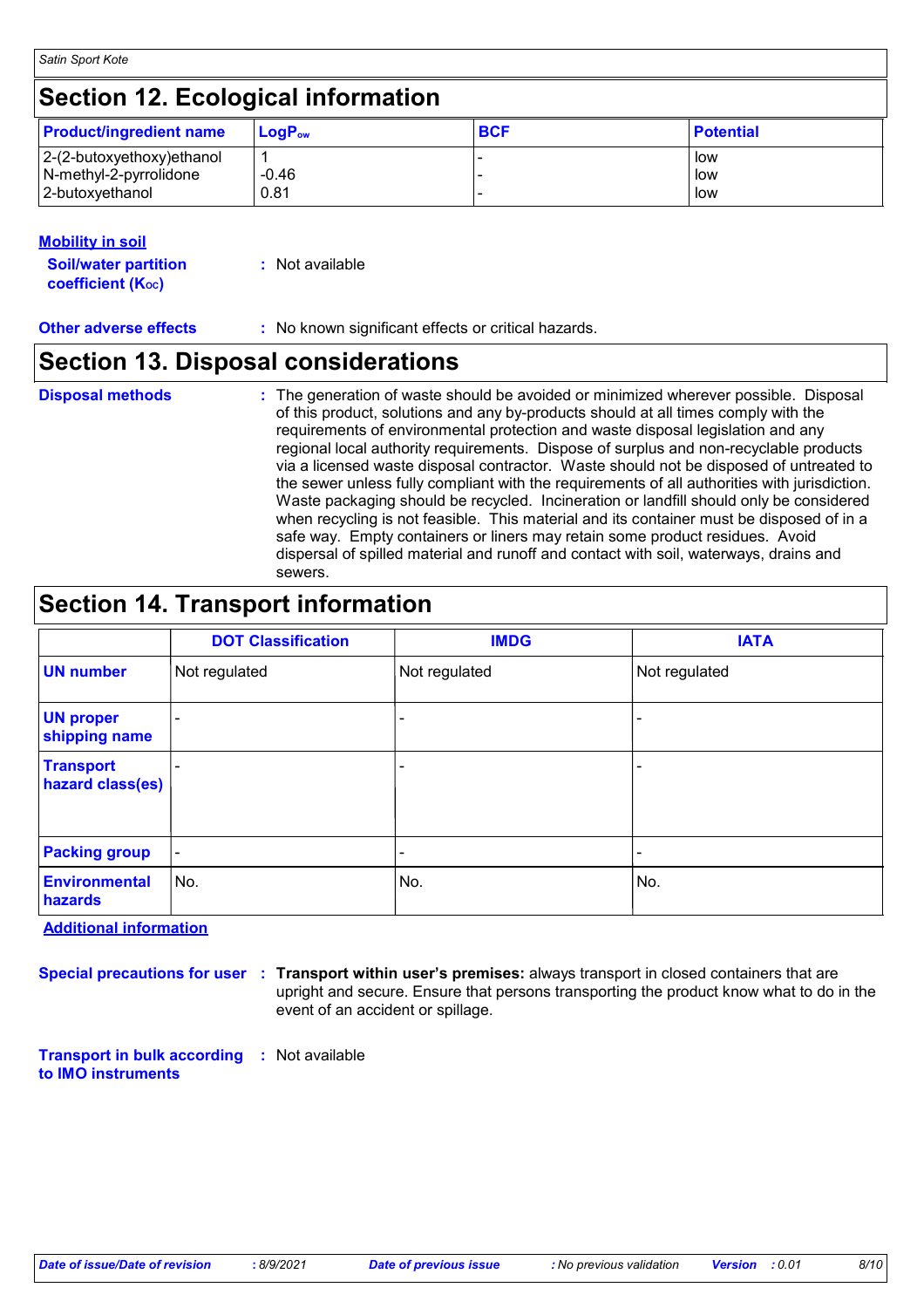### **Section 15. Regulatory information**

#### **U.S. Federal regulations**

**Clean Air Act Section 112 (b) Hazardous Air :** Listed

**Pollutants (HAPs)**

#### **SARA 311/312**

**Classification :** Not applicable

#### **Composition/information on ingredients**

| <b>Name</b>                | $\frac{9}{6}$ | <b>Classification</b>                                                                                                                                                                                         |
|----------------------------|---------------|---------------------------------------------------------------------------------------------------------------------------------------------------------------------------------------------------------------|
| 2-(2-butoxyethoxy) ethanol | ≤4.8          | <b>FLAMMABLE LIQUIDS - Category 4</b><br><b>EYE IRRITATION - Category 2A</b>                                                                                                                                  |
| N-methyl-2-pyrrolidone     | ≤ $3.6$       | <b>FLAMMABLE LIQUIDS - Category 4</b><br><b>EYE IRRITATION - Category 2A</b>                                                                                                                                  |
| 2-butoxyethanol            | ≤1.4          | <b>FLAMMABLE LIQUIDS - Category 4</b><br>ACUTE TOXICITY (oral) - Category 3<br>ACUTE TOXICITY (dermal) - Category 3<br><b>ACUTE TOXICITY (inhalation) - Category 2</b><br><b>EYE IRRITATION - Category 2A</b> |

#### **SARA 313**

|                                           | <b>Product name</b>                                                    | <b>CAS number</b>                            | $\frac{9}{6}$           |
|-------------------------------------------|------------------------------------------------------------------------|----------------------------------------------|-------------------------|
| <b>Form R</b> - Reporting<br>requirements | 2-(2-butoxyethoxy)ethanol<br>N-methyl-2-pyrrolidone<br>2-butoxyethanol | $112 - 34 - 5$<br>872-50-4<br>$111 - 76 - 2$ | l≤4.8<br>$≤3.6$<br>≤1.4 |

SARA 313 notifications must not be detached from the SDS and any copying and redistribution of the SDS shall include copying and redistribution of the notice attached to copies of the SDS subsequently redistributed.

#### **California Prop. 65**

**A** WARNING: Reproductive Harm - www.P65Warnings.ca.gov.

#### **Inventory list**

- **CANADA INVENTORY (DSL) :** All components are listed or exempted. **United States inventory :** All components are active or exempted.
- **(TSCA 8b)**

# **Section 16. Other information**

**Hazardous Material Information System (U.S.A.)**



**Caution: HMIS® ratings are based on a 0-4 rating scale, with 0 representing minimal hazards or risks, and 4 representing significant hazards or risks. Although HMIS® ratings and the associated label are not required on SDSs or products leaving a facility under 29 CFR 1910.1200, the preparer may choose to provide them. HMIS® ratings are to be used with a fully implemented HMIS® program. HMIS® is a registered trademark and service mark of the American Coatings Association, Inc.**

**The customer is responsible for determining the PPE code for this material. For more information on HMIS® Personal Protective Equipment (PPE) codes, consult the HMIS® Implementation Manual.**

#### **National Fire Protection Association (U.S.A.)**